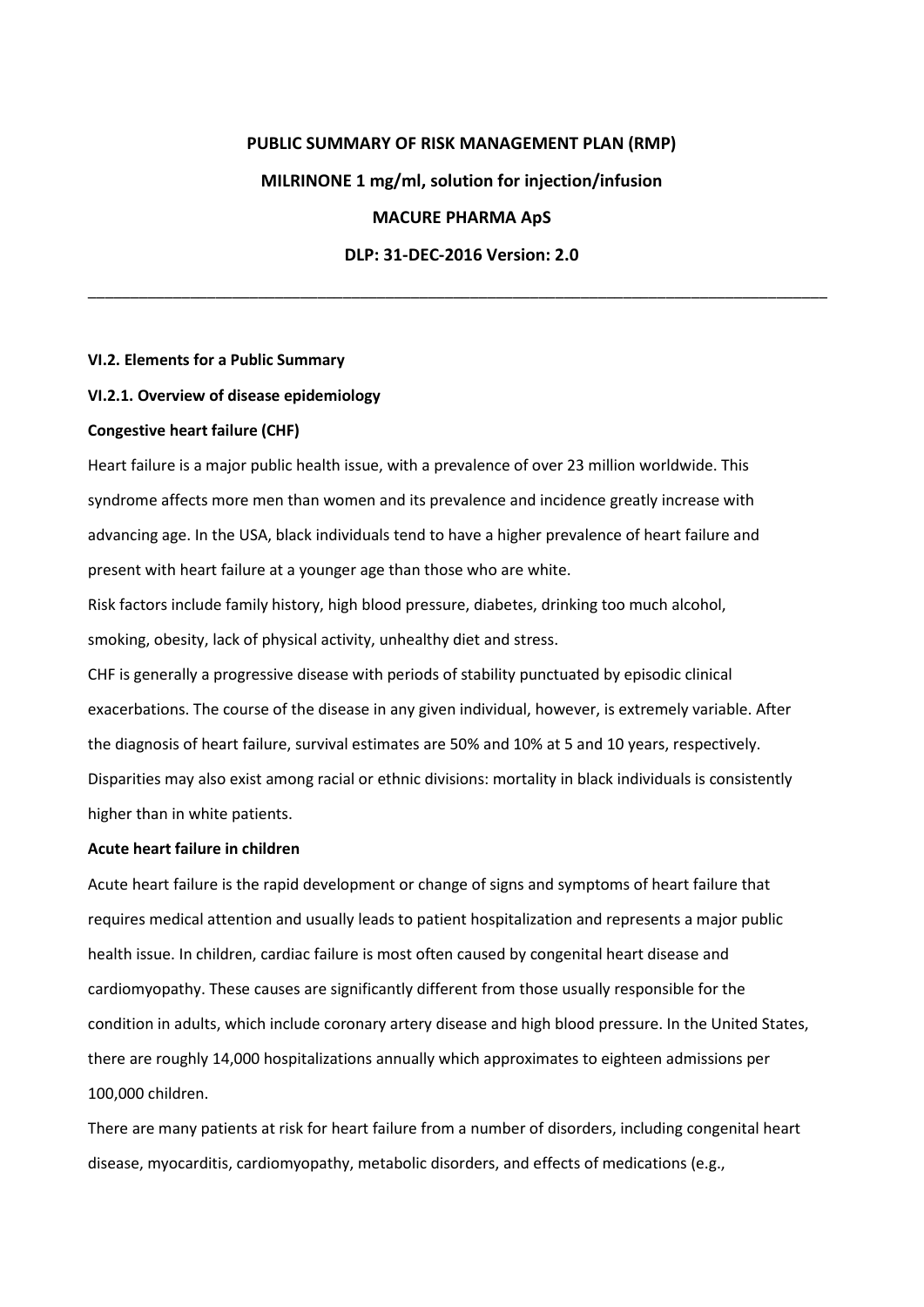anthracyclines).

Hospital mortality in children with heart failure ranged from 4.7% for children with congenital heart disease to 25.0% for cardiomyopathies.

## **VI.2.2. Summary of treatment benefits**

In adults, milrinone is indicated for the short-term treatment (48 hours) of severe congestive heart failure unresponsive to conventional maintenance therapy. In paediatric population, milrinone is indicated for the short-term treatment (up to 35 hours) of severe congestive heart failure unresponsive to conventional maintenance therapy and for the short-term treatment (up to 35 hours) of paediatric patients with acute heart failure, including low output states following cardiac surgery.

Milrinone works to increase the heart's contractility. It is also a vasodilator that works by relaxing the muscles in your blood vessels to help them dilate (widen). This lowers blood pressure and allows blood to flow more easily through your veins and arteries.

#### **VI.2.3. Unknowns relating to treatment benefits**

Insufficient data is available regarding the use of the product during pregnancy and lactation. According to the reference safety information, milrinone should be used during pregnancy only if the potential benefit justifies the potential risk to the foetus. In breast-feeding women, a decision must be made whether to discontinue breast-feeding or to discontinue milrinone therapy taking into account the benefit of breast feeding for the child and the benefit of therapy for the woman.

#### **VI.2.4. Summary of safety concerns**

| <b>Important identified risks</b>                                                                                                                                        |                                                                                                                                         |                                            |
|--------------------------------------------------------------------------------------------------------------------------------------------------------------------------|-----------------------------------------------------------------------------------------------------------------------------------------|--------------------------------------------|
| <b>Risk</b>                                                                                                                                                              | What is known                                                                                                                           | <b>Preventability</b>                      |
| Immediate use in patients<br>following an acute heart attack<br>(myocardial infarction).                                                                                 | Use of milrinone in the acute phase<br>after a heart attack may lead to an<br>undesirable increase in myocardial<br>oxygen consumption. | Yes, by closely<br>monitoring of patients. |
| Use in severe narrowing of the<br>heart valves (obstructive aortic<br>or pulmonary valve disease) or<br>narrowing at aortic subvalvar<br>level that leads to obstruction | Milrinone may aggravate outflow<br>obstruction in these conditions.                                                                     | Yes, by closely<br>monitoring of patients. |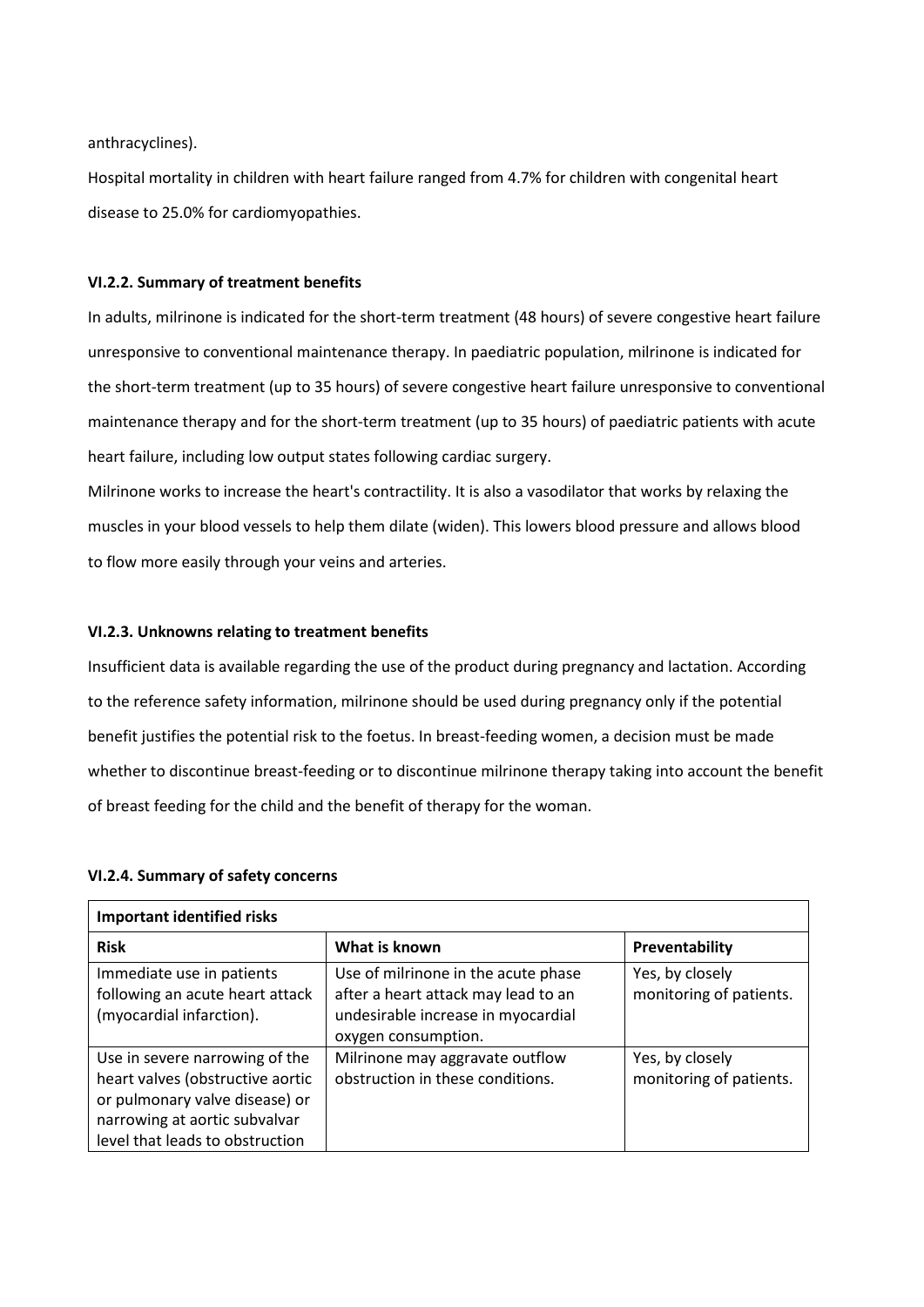| (hypertrophic subaortic<br>stenosis)                                                                                                                                                                                                                 |                                                                                                                                                              |                                            |
|------------------------------------------------------------------------------------------------------------------------------------------------------------------------------------------------------------------------------------------------------|--------------------------------------------------------------------------------------------------------------------------------------------------------------|--------------------------------------------|
| Certain types of heart rhythm<br>disorders originating from the<br>upper chamber (auricle) or<br>lower chamber (ventricle) of<br>the heart in high-risk<br>populations (supraventricular<br>and ventricular arrhythmias in<br>high-risk populations) | Milrinone may promote certain hearth<br>rhythm disorders originating from the<br>upper chamber or lower chamber of the<br>heart in high-risk population.     | Yes, by closely<br>monitoring of patients. |
| Use in patients with certain<br>forms of heart rhythm<br>disorders (e.g., uncontrolled<br>atrial flutter/fibrillation)                                                                                                                               | There is a possibility of an increased<br>ventricular response rate in patients<br>with atrial flutter or fibrillation.                                      | Yes, by closely<br>monitoring of patients. |
| Severe, as-yet untreated<br>dehydration (hypovolaemia)                                                                                                                                                                                               | Milrinone should not be used in patients<br>suffering from severe, as-yet untreated<br>dehydration.                                                          | Yes, by closely<br>monitoring of patients. |
| Low serum potassium levels<br>(Hypokalaemia)                                                                                                                                                                                                         | Potassium loss due to excessive diuresis<br>may predispose digitalised patients to<br>heart rhythm disorders.                                                | Yes, by closely<br>monitoring of patients. |
| Concomitant intravenous<br>administration of diuretics<br>(furosemide and bumetanide)<br>in same IV line as Milrinone                                                                                                                                | Taking water tablets (diuretics) at the<br>same time as milrinone may enhance<br>their effect in terms of increasing urine<br>output and lowering potassium. | Yes, by closely<br>monitoring of patients. |
| Allergy (hypersensitive) to<br>milrinone (active substance) or<br>any of the other ingredients of<br>Milrinone                                                                                                                                       | Milrinone should not be used in patients<br>who are allergic to milrinone or any of<br>the other ingredients of Milrinone<br>Carino.                         | Yes, by closely<br>monitoring of patients. |

| <b>Important potential risks</b>                                                                                                                                                   |                                                                                                                                                                                                        |  |
|------------------------------------------------------------------------------------------------------------------------------------------------------------------------------------|--------------------------------------------------------------------------------------------------------------------------------------------------------------------------------------------------------|--|
| <b>Risk</b>                                                                                                                                                                        | What is known (Including reason why it is considered a potential<br>risk)                                                                                                                              |  |
| Reduced number of blood<br>platelets (thrombocytopenia) in<br>neonatal patients with risk<br>factors for intraventricular<br>haemorrhage                                           | In neonates with risk factors of intraventricular haemorrhage (i.e.,<br>preterm infant, low birth weight), milrinone may induce a blood<br>disorder in which there are too few platelets in the blood. |  |
| Slowing the closure of the<br>ductus arteriosus in paediatric<br>population. Ductus arteriosus is<br>a connection between 2 major<br>blood vessels (aorta and<br>pulmonary artery) | In clinical studies milrinone appeared to slow the closure of the<br>ductus arteriosus in paediatric population.                                                                                       |  |
| Use in patients suffering from<br>kidney disorder, with dose<br>adjustment                                                                                                         | Dosage adjustment in patients suffering from kidney disorder is<br>required.                                                                                                                           |  |